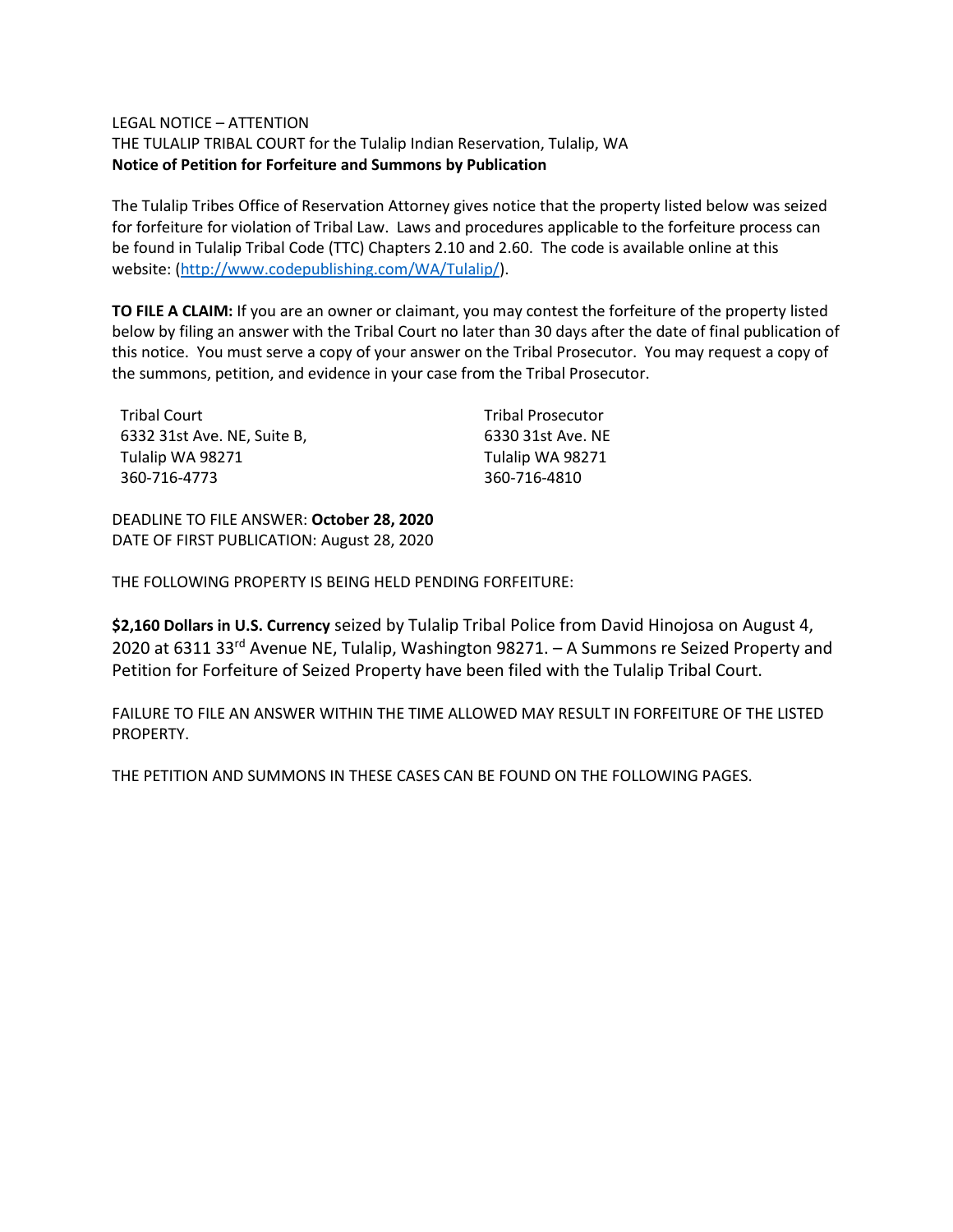|                                                                                                      | FILED                                                                                                                                                    |
|------------------------------------------------------------------------------------------------------|----------------------------------------------------------------------------------------------------------------------------------------------------------|
|                                                                                                      | 2020 AUG 25 AM 8:02                                                                                                                                      |
|                                                                                                      | TULALIP TRIBAL COURT                                                                                                                                     |
| IN THE TULALIP TRIBAL COURT<br>FOR THE TULALIP INDIAN RESERVATION<br>TULALIP, WASHINGTON             | CLERK <sup>9</sup>                                                                                                                                       |
| IN REM THE FORFEITURE OF:<br>TWO THOUSAND ONE HUNDRED<br>SIXTY DOLLARS in U.S. Currency<br>(\$2,160) | NO. TUL-CV-FO-2020-0513<br><b>SUMMONS RE SEIZED PROPERTY</b><br>TPD Incident No.<br>20-1842<br>Primary Officer<br>J. Wilcox<br>(Clerk's Action Required) |
| TO:<br>David Hinojosa<br>$220~11th$ Avenue<br>Seattle, WA 98122                                      |                                                                                                                                                          |
| prosecuting authority, has filed a petition with the Court that seeks to have forfeited, to the      | YOU ARE HEREBY NOTIFIED that the Tulalip Tribes, Plaintiff, by and through its                                                                           |
| benefit of the Tribes, certain property that you allegedly own, claim, or have an interest.          |                                                                                                                                                          |
|                                                                                                      | Pursuant to Chapter 2.60.070§(4)(a), of the Tulalip Tribes Code of Law, you have thirty                                                                  |

Pursu (30) days after you have been served the petition and this summons to file with the Court a response to the allegations described in the petition. No extension of the time for filing the response may be granted. Failure to respond within 30 days may bar you from presenting evidence at any later evidentiary hearing regarding the seized property. Further, if no response is filed within 30 days after service of the petition and summons, the Court, upon motion of the Tribes, shall order the property forfeited to the Tribes.

Chapter 2.60.070§(4)(b) governs responses to forfeiture petitions. The Clerk's Office does not provide legal advice. It is your responsibility to familiarize yourself with the applicable Office on-line tribal law-which *is* available Clerk's from the and at: http://www.codepublishing.com/WA/Tulalip/

 $\mathbf{l}$ 

 $\overline{2}$ 

3

4

5

6

7

8

9

10

11

12

13

14

15

16

 $17$ 

18

19

20

21

22

23

24

25

26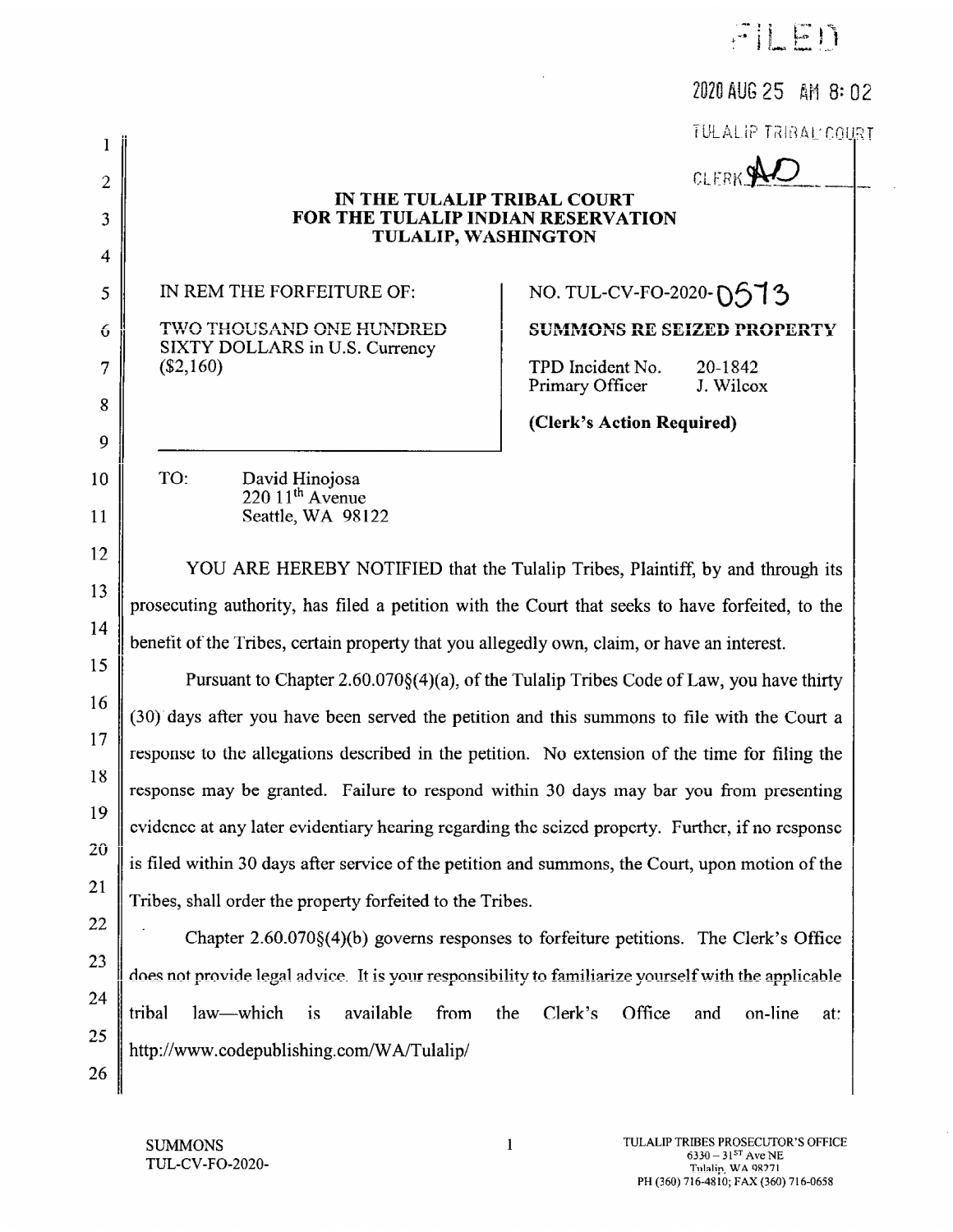| 1                       | Your response must be mailed to, or personally filed with, the Clerk's Office at 6332-  |
|-------------------------|-----------------------------------------------------------------------------------------|
| $\overline{c}$          | 31st Ave NE, Suite B, Tulalip WA 98271.                                                 |
| $\mathfrak{Z}$          | Questions regarding the petition should be addressed to the Tulalip Tribes Prosecutor's |
| $\overline{\mathbf{4}}$ | Office at 360-716-4810, not to the Clerk's Office.                                      |
| 5                       |                                                                                         |
| 6                       | DATED this 16 <sup>17</sup> day of August, 2020.                                        |
| 7                       |                                                                                         |
| 8                       |                                                                                         |
| 9                       | OURT<br>$\mathbf C$                                                                     |
| 10                      |                                                                                         |
| 11                      |                                                                                         |
| 12                      |                                                                                         |
| 13                      |                                                                                         |
| 14                      |                                                                                         |
| 15                      |                                                                                         |
| 16                      |                                                                                         |
| 17                      |                                                                                         |
| 18                      |                                                                                         |
| 19                      |                                                                                         |
| 20                      |                                                                                         |
| 21                      |                                                                                         |
| 22                      |                                                                                         |
| 23                      |                                                                                         |
| 24                      |                                                                                         |
| 25                      |                                                                                         |
| 26                      |                                                                                         |

 $\bullet$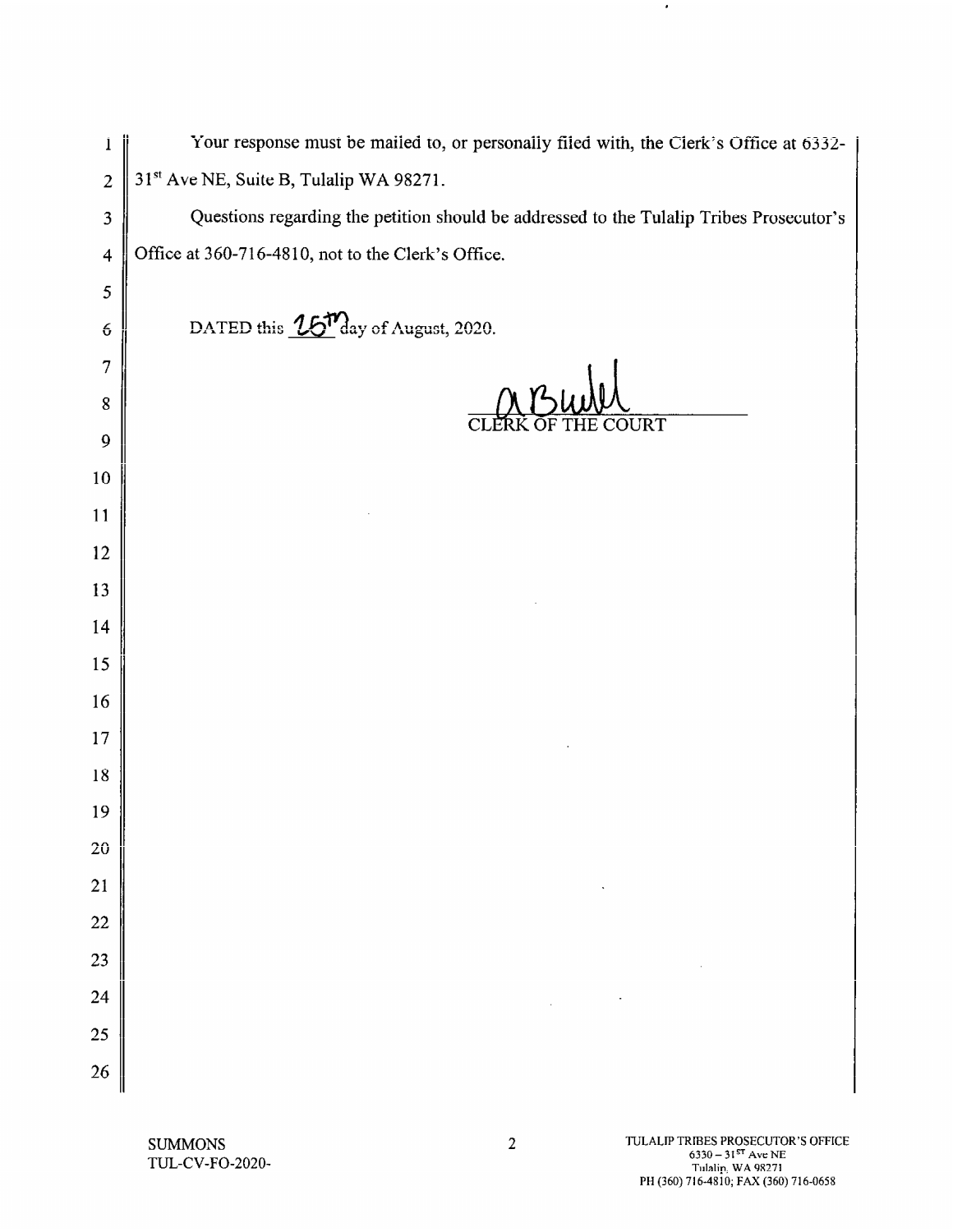|                |                                                                                                                | 2020 AUG 25 AM 8: 02                                                                 |  |  |
|----------------|----------------------------------------------------------------------------------------------------------------|--------------------------------------------------------------------------------------|--|--|
|                |                                                                                                                | <b>AULANIA AREAL COURT</b>                                                           |  |  |
| $\overline{c}$ |                                                                                                                | <b>OBSTRAIN</b>                                                                      |  |  |
| 3              |                                                                                                                |                                                                                      |  |  |
| 4              | IN THE TULALIP TRIBAL COURT<br>FOR THE TULALIP INDIAN RESERVATION<br>TULALIP, WASHINGTON                       |                                                                                      |  |  |
| 5              |                                                                                                                |                                                                                      |  |  |
| 6              | IN REM THE FORFEITURE OF:                                                                                      | NO. TUL-CV-FO-2020-0573                                                              |  |  |
| 7              | TWO THOUSAND ONE HUNDRED<br>SIXTY DOLLARS in U.S. Currency<br>$(\$2,160)$                                      | PETITION FOR FORFEITURE OF<br><b>SEIZED PROPERTY</b>                                 |  |  |
| 8<br>9         |                                                                                                                | TPD Incident No.<br>20-1842<br>Primary Officer<br>J. Wilcox                          |  |  |
| 10             |                                                                                                                |                                                                                      |  |  |
| 11             | COMES NOW the Tulalip Tribes, Plaintiff, by and through its prosecuting authority, to                          |                                                                                      |  |  |
| 12             | petition the Court to institute proceedings for the forfeiture of the property described in section            |                                                                                      |  |  |
| 13             | I, below. The Court has subject matter jurisdiction over these proceedings, and this Petition is               |                                                                                      |  |  |
| 14             | made pursuant to, Chapter 2.60 of the Tulalip Tribes Code of Law.                                              |                                                                                      |  |  |
| 15             | I.<br><b>SUBJECT PROPERTY</b>                                                                                  |                                                                                      |  |  |
| 16             | As described in detail in Tulalip Police Incident Report #20-1842, which is on file with                       |                                                                                      |  |  |
| 17             | the Tulalip Tribal Court under this cause number, on or about the 4 <sup>th</sup> day of August, 2020, Tulalip |                                                                                      |  |  |
| 18             | Tribal Police (TPD) seized a \$2,160 from David Hinojosa in the vicinity of 6311 33rd Avenue                   |                                                                                      |  |  |
| 19             | NE, Tulalip, Washington in connection with narcotics trafficking on the Tulalip Reservation.                   |                                                                                      |  |  |
| 20             | II.                                                                                                            | <b>AUTHORITY</b>                                                                     |  |  |
| 21             |                                                                                                                | Because the Subject Money was furnished or intended to be furnished by any person in |  |  |
| 22             | exchange for a controlled substance or listed chemical in violation of Tulalip Law, it is subject              |                                                                                      |  |  |
| 23             | to forfeiture pursuant to Tulalip Tribal Code 2.60.020§(7).                                                    |                                                                                      |  |  |
| 24             | III.                                                                                                           | <b>CLAIMANTS</b>                                                                     |  |  |
| 25             | David Hinojosa, from whom the subject property was seized, is the only person who the                          |                                                                                      |  |  |
| 26             | Tribes knows or has reason to believe has or may assert a claim to the subject property. David                 |                                                                                      |  |  |
|                |                                                                                                                |                                                                                      |  |  |

 $\Delta$ 

 $\sim$ 

 $\begin{split} \frac{1}{\sqrt{2}}\left(\frac{2\pi}{\sqrt{2}}\right) &\text{for} \quad \frac{1}{\sqrt{2}}\left(\frac{2\pi}{\sqrt{2}}\right)\\ &\text{for} \quad \frac{1}{\sqrt{2}}\left(\frac{2\pi}{\sqrt{2}}\right) &\text{for} \quad \frac{1}{\sqrt{2}}\left(\frac{2\pi}{\sqrt{2}}\right)\\ &\text{for} \quad \frac{1}{\sqrt{2}}\left(\frac{2\pi}{\sqrt{2}}\right) &\text{for} \quad \frac{1}{\sqrt{2}}\left(\frac{2\pi}{\sqrt{2}}\right)\\ &\text{for} \quad \frac$